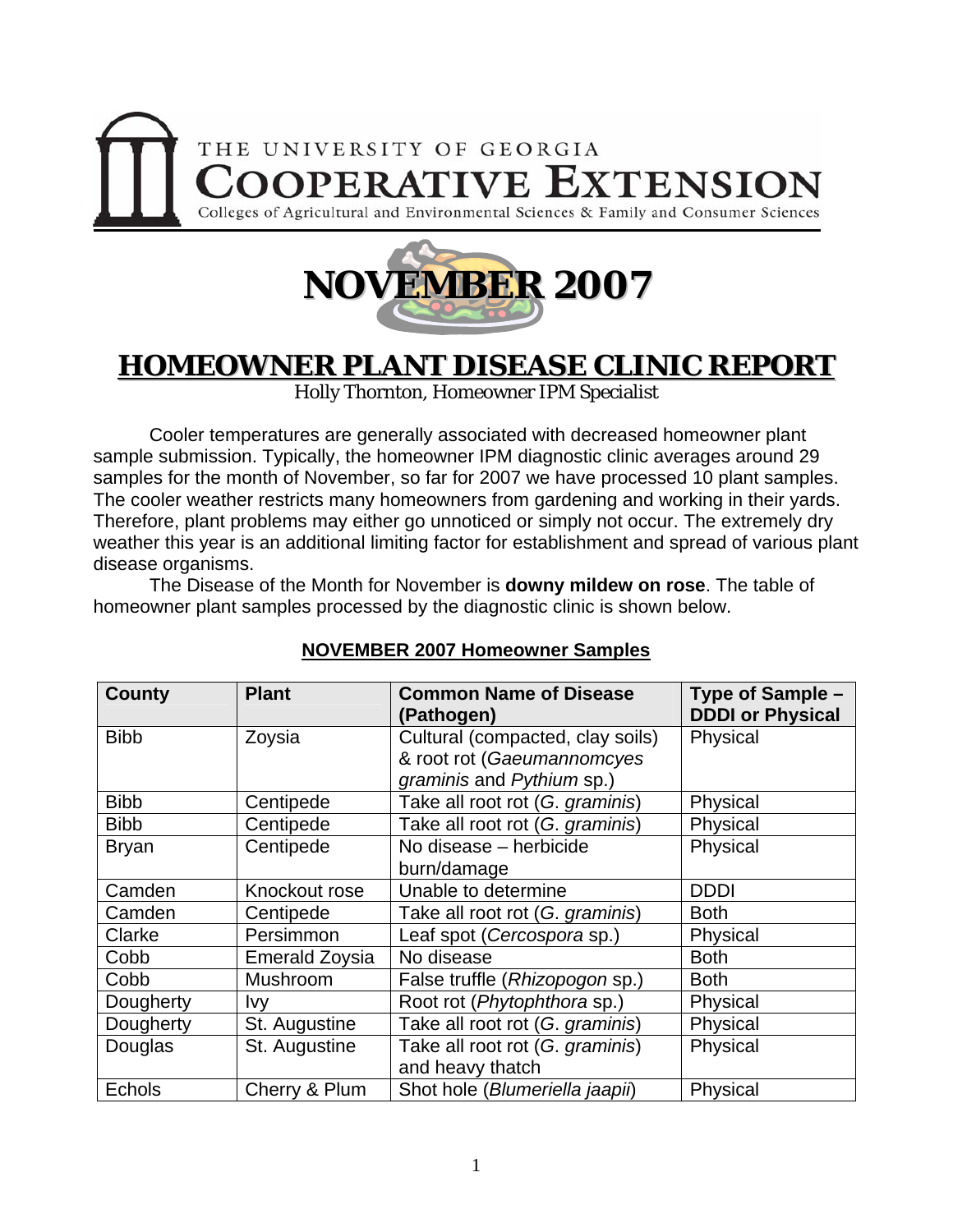| <b>County</b>                                      | <b>Plant</b>    | <b>Common Name of Disease</b><br>(Pathogen)                    | Type of Sample -<br><b>DDDI or Physical</b> |  |
|----------------------------------------------------|-----------------|----------------------------------------------------------------|---------------------------------------------|--|
| <b>Echols</b>                                      | Apple           | Frogeye leaf spot                                              | Physical                                    |  |
|                                                    |                 | (Botryosphaeria sp.)                                           |                                             |  |
| Fayette                                            | Bermuda grass   | Possible Large Patch or Take-all                               | <b>DDDI</b>                                 |  |
|                                                    |                 | root rot                                                       |                                             |  |
| Forsyth                                            | Rhododendron    | Possible root rot                                              | <b>DDDI</b>                                 |  |
| Grady                                              | Banana shrub    | Scale insects                                                  | <b>DDDI</b>                                 |  |
| <b>Gwinnett</b>                                    | Boxwood         | No disease - appears to be                                     | <b>DDDI</b>                                 |  |
|                                                    |                 | drought stress                                                 |                                             |  |
| Gwinnett                                           | Mushroom        | Weeping conk (Inonotus<br>dryadeus)                            | <b>DDDI</b>                                 |  |
| Lee                                                | Cruciferous     | Possible damping off or basal                                  | <b>DDDI</b>                                 |  |
|                                                    | vegetables      | stem rot (Pythium sp. or                                       |                                             |  |
|                                                    |                 | Rhizoctonia solani)                                            |                                             |  |
| Lincoln                                            | St. Augustine & | Take all root rot (G. graminis)                                | Physical                                    |  |
|                                                    | Centipede       | and Large patch (Rhizoctonia                                   |                                             |  |
|                                                    |                 | solani)                                                        |                                             |  |
| Lumpkin                                            | Oak             | <b>Possible Bacterial Wetwood</b>                              | <b>DDDI</b>                                 |  |
| Monroe                                             | Cruciferous     | Root rot on turnips (Rhizoctonia                               | Physical                                    |  |
|                                                    | vegetables      | solani); fertilizer burn on collards                           |                                             |  |
| Newton                                             | St. Augustine   | Possible beginning of Take all                                 | <b>DDDI</b>                                 |  |
|                                                    |                 | root rot infection (G. graminis)                               |                                             |  |
| Pierce                                             | St. Augustine   | Take all root rot (G. graminis)                                | Physical                                    |  |
| Rockdale                                           | Centipede       | Large patch (R. solani) and Take<br>all root rot (G. graminis) | Physical                                    |  |
| Stephen                                            | Fescue          | Unable to determine                                            | <b>DDDI</b>                                 |  |
| Thomas                                             | Camellia        | Algal leaf spot (Cephaleuros<br>virescens)                     | <b>DDDI</b>                                 |  |
| Thomas                                             | Dogwoods        | Compounded stresses (including                                 | <b>DDDI</b>                                 |  |
|                                                    |                 | drought, mechanical damage,<br>leaf spots)                     |                                             |  |
| Ware                                               | Centipede       | Take all root rot (G. graminis)                                | Physical                                    |  |
| Ware                                               | St. Augustine   | Take all root rot (G. graminis)                                | Physical                                    |  |
| Ware                                               | Centipede       | Take all root rot (G. graminis)                                | Physical                                    |  |
| Total Samples (late-October to late-November) = 32 |                 |                                                                |                                             |  |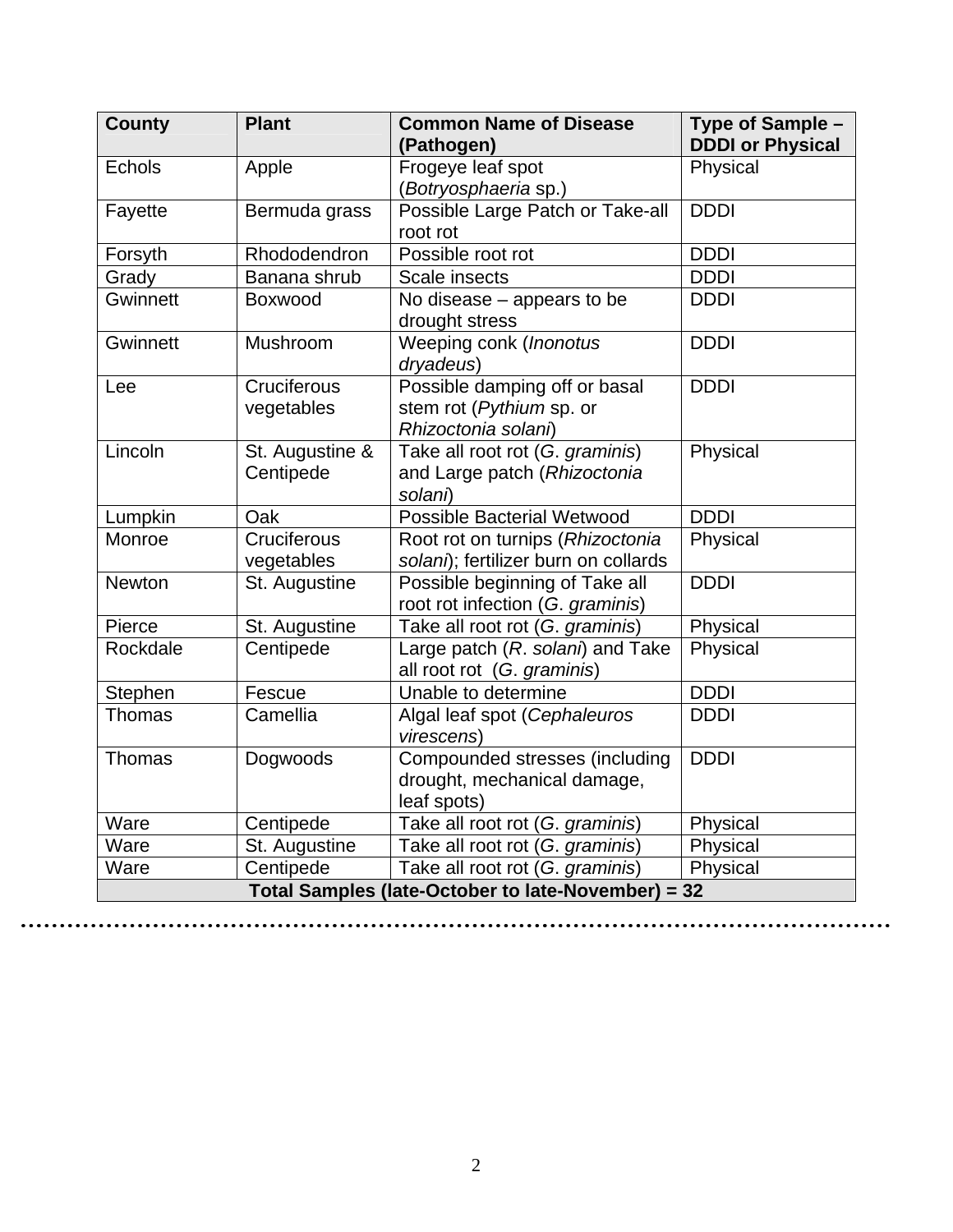# **DOWNY MILDEW ON ROSE**

### Causal agent: *Peronospora sparsa*

Pathogen group: Oomycete (related to *Pythium* and *Phytophthora* "water-mold" pathogens)

Symptoms:

- o Disease is primarily a foliage blight attacking leaves and stems.
- o Most obvious symptoms are:
	- o Irregular, angular, purplish-red to dark brown spots on upper surface of the leaves (sometimes spots are almost black and people confuse the spots/symptoms with the Blackspot of rose caused by *Diplocarpon rosae*);
	- o Yellowing of surrounding leaf tissues during advanced stages of infection.
- o Defoliation can occur under high disease pressure.
- o Spots and purplish lesions can form on canes and kill twigs.

Signs:

o Grayish spore masses can sometimes be seen on the undersides of the leaves during wet, humid conditions in early morning hours (this contrasts with the common disease, Powdery mildew, which produces large amounts of conidia and mycelia on both upper and lower leaf surfaces).

**Downy mildew on roses can be difficult to diagnose**. Symptoms are often mistaken for environmental and/or nutrient stress or chemical injury. The production of the grayish spores is usually limited or 'sparse' (hence the species name *sparsa*) and often times, this pathogen is overlooked.

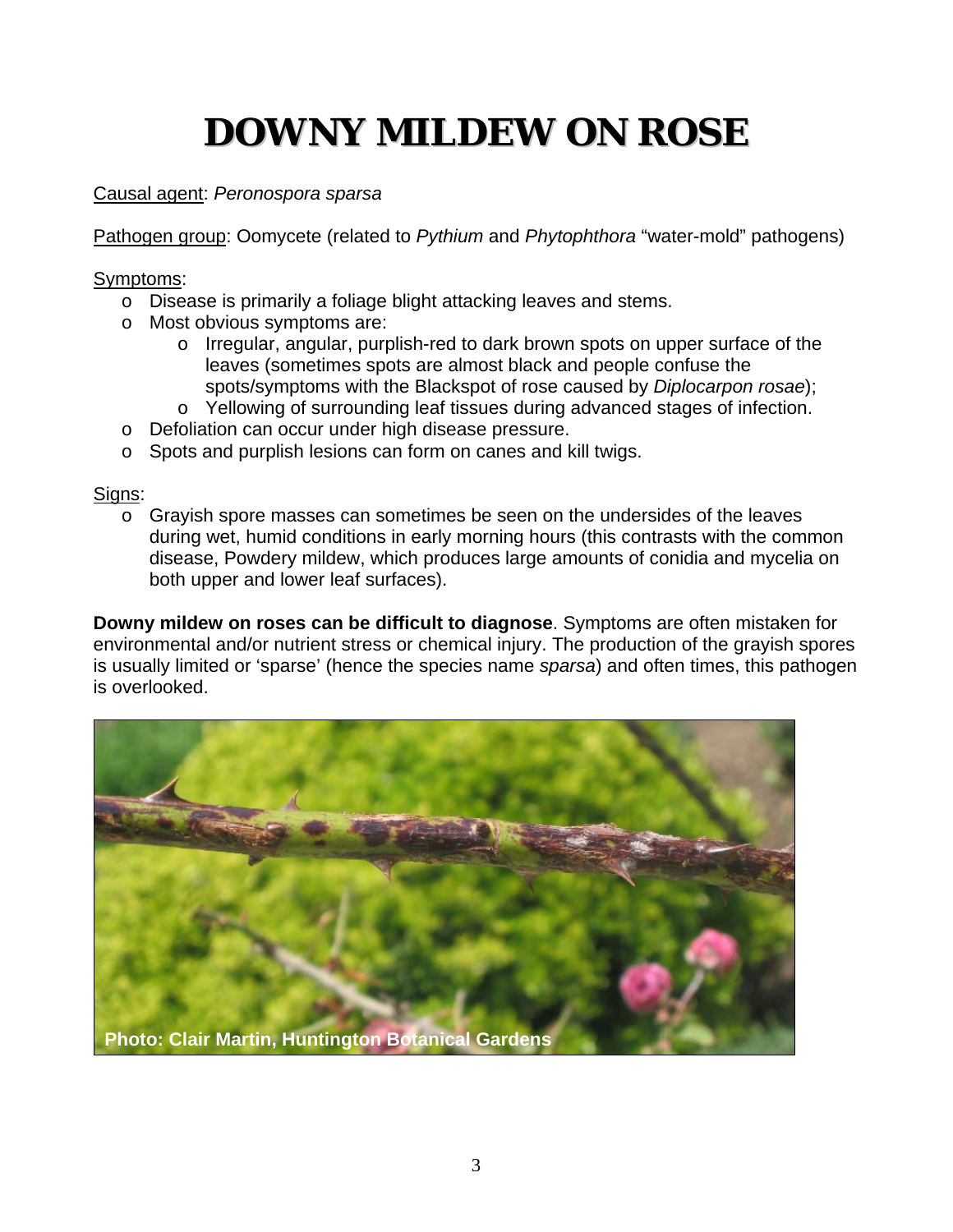



#### Disease development:

- o Pathogen overwinters in or on infected plant parts canes and leaves as oospores.
- o Under cool, humid environmental conditions (50-75 degrees F; 85% humidity), the pathogen will sporulate and infect new plant tissue (see microscopic image of spores above).
- o Wind and splashing water (rain or overhead irrigation) assist in spreading the pathogen's spores to other plant parts.
- $\circ$  The disease is slowed by warmer temperatures (~85 degrees F) the pathogen is still active, but it grows much slower.